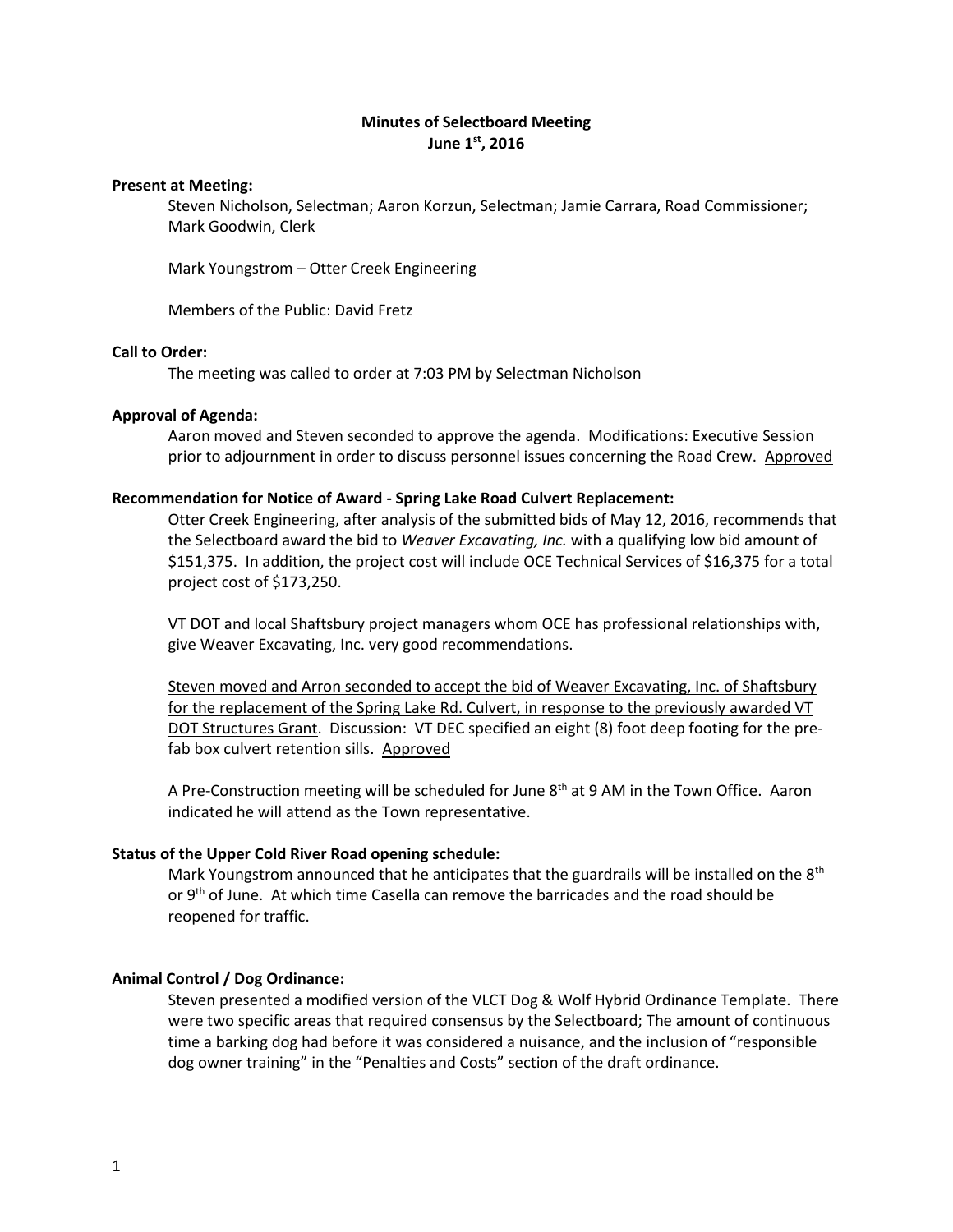The consensus tonight was to remove the "responsible dog owner training" provisions from the draft ordinance, but table any further action until the full Selectboard can make comment.

### **Open to the Public:**

David Fretz inquired as to the Town's participation in the July 5<sup>th</sup> Dedication Ceremonies for the Jim Jeffords State Forest and the Brown Bridge as a National Historic Landmark. Although the Town has not been made aware of the "official" program for the event, Barry Griffith was the Town Official who agreed to make remarks on behalf of the Town. The request was for a Town Official and Barry meets those qualifications as Town Agent, Town Grand Juror, and Justice of the Peace. In addition, he had served on the SVFD, as did Jim Jeffords, he is a member of the executive committee of the Killington Section of the Green Mountain Club as well as a member of the Crown Point Road Association and a member of the Shrewsbury Historical Society. It was felt that Barry would be an eminent individual to represent the Town for both the Jim Jeffords State Forrest as well as the Brown Bridge historical certification. It was also explained to David that the event is not being organized by the Town, although the Town has been asked to provide the Trust for Public Lands some logistical support in the way of traffic control and set up at the event site.

David inquired about "trailheads" particularly at the end of Moonshine Lane. At this point in time the Department of Forests, Parks and Recreation has not communicated just how the anticipated "Management Plan" will be developed. Where trails and trail heads will be, where parking and other such amenities will be developed has not been communicated to the Town.

David asked about the Historical Markers for the Bridge and on-going maintenance of the bridge. There will be two "Historical" markers for the bridge. One will be a State Historical Marker, which are produced by Division of Historic Preservation a second marker is being produced by the National Park Service for the Historic Landmark designation. It is unclear at this time just where that particular marker is going.

David asked about winter maintenance for the Brown Bridge. Jamie indicated that he is anticipating plowing the that section of the UCRR that had previously been closed in the winter. However, that particular section of road may be considered on a lower priority scale as to when and the frequency of plowing during any given event.

#### **Minutes:**

### Steven moved and Aaron seconded to approve the Minutes of 5/18/2016. Approved

### **Executive Session:**

At 8:27 PM The Selectboard went into Executive Session in order to discuss a personnel issue concerning the Road Crew.

At 8:39 PM the Selectboard returned from Executive Session

Jamie indicated that he is considering Part Time help with the Road Crew in the intervening time of hiring a new Full Time member of the Road Crew and possibly as available workers for winter plowing.